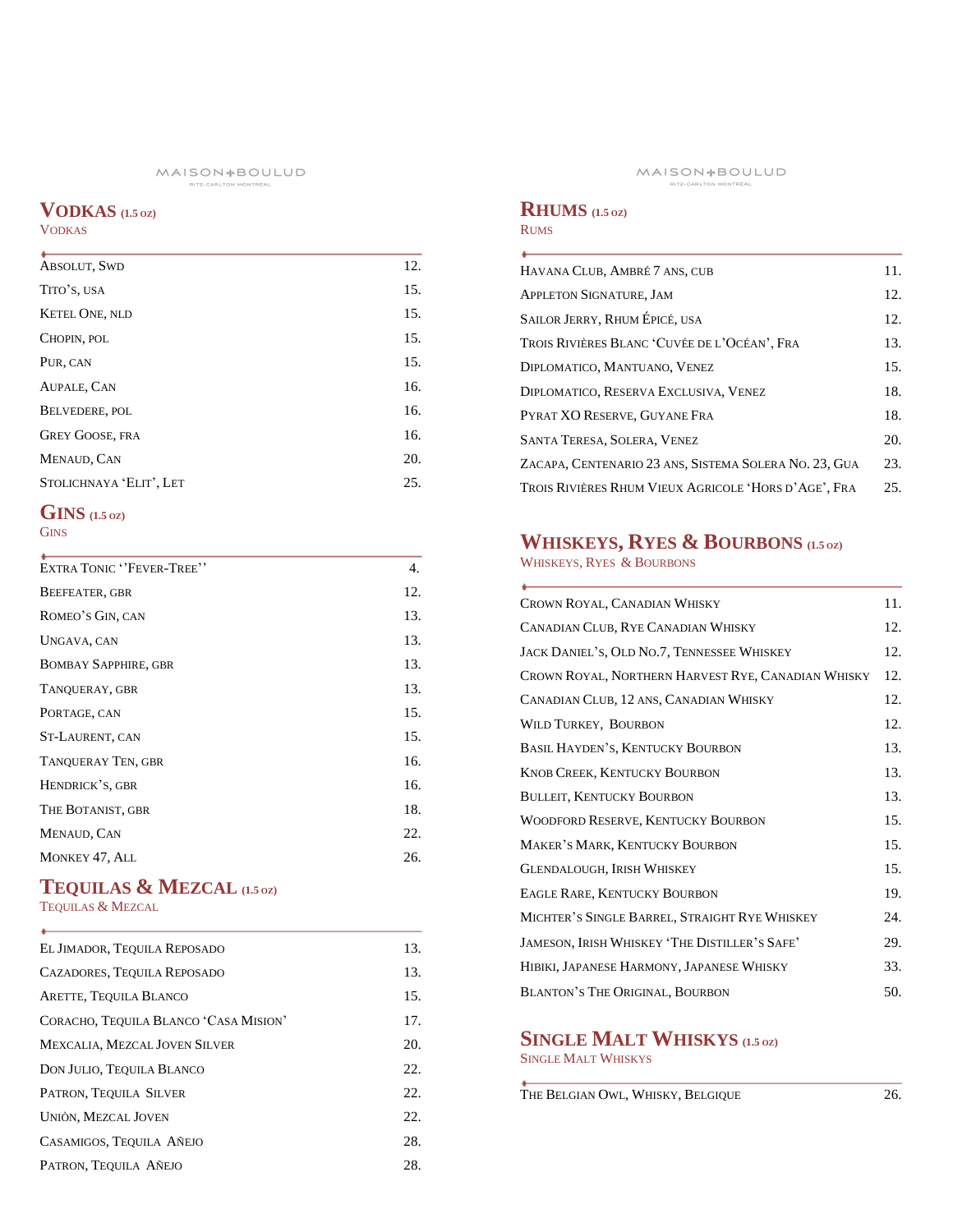# **BLENDED SCOTCHS (1.5 OZ)**

BLENDED SCOTCHS

 $\leftarrow$ 

| DEWAR'S, WHITE LABEL                                        | 10. |
|-------------------------------------------------------------|-----|
|                                                             |     |
| <b>JOHNNIE WALKER, RED LABEL</b>                            | 12. |
| CHIVAS REGAL 12 ANS                                         | 14. |
| <b>JOHNNIE WALKER, BLACK LABEL</b>                          | 19. |
| JOHNNIE WALKER, 18 ANS, PLATINUM LABEL                      | 26. |
| ROYAL SALUTE, 21 ANS                                        | 55. |
| JOHNNIE WALKER, BLUE LABEL PITTYVAICH 'GHOST AND RARE' 150. |     |

# **SINGLE MALT SCOTCHS (1.5 OZ)**

SINGLE MALT SCOTCHS

| THE SINGLETON OF DUFFTOWN 12 ANS, SPEYSIDE   | 15. |
|----------------------------------------------|-----|
| <b>GLENLIVET 12 ANS, SPEYSIDE</b>            | 19. |
| <b>GLENFIDDICH 12 ANS, SPEYSIDE</b>          | 22. |
| LAPHROAIG 'QUARTER CASK', ISLAY              | 22. |
| GLENMORANGIE 'THE ORIGINAL' 10 ANS, HIGHLAND | 24. |
| <b>ABERLOUR A'BUNADH, SPEYSIDE</b>           | 25. |
| TALISKER 10 ANS, ISLE OF SKYE                | 25. |
| TALISKER 'STORM', ISLE OF SKYE               | 29. |
| ARDBEG, 10 ANS, ISLAY                        | 29. |
| <b>GLENFIDDICH PROJECT XX, SPEYSIDE</b>      | 29. |
| BOWMORE 15 ANS, ISLAY                        | 30. |
| THE MACALLAN 12 ANS 'DOUBLE CASK', SPEYSIDE  | 32. |
| LAGAVULIN 16 ANS, ISLAY                      | 35. |
| <b>GLENLIVET 18 ANS, SPEYSIDE</b>            | 40. |
| OBAN DISTILLER'S ÉDITION, HIGHLAND           | 40. |
| DALMORE 15 ANS, HIGHLAND                     | 42. |
| ARDBEG, UIGEADAIL, ISLAY                     | 45. |
| HIGHLAND PARK 18 ANS, HIGHLAND               | 50. |
| THE MACALLAN 18 ANS 'DOUBLE CASK', SPEYSIDE  | 90. |

# **LIQUEURS APÉRITIVES (1.5 OZ)**

APERITIF LIQUORS

| APÉROL                                | 10. |
|---------------------------------------|-----|
| <b>CAMPARI</b>                        | 10. |
| <b>SUZE</b>                           | 10. |
| LILLET BLANC                          | 10. |
| <b>ST-RAPHAËL ROUGE</b>               | 10. |
| <b>DUBONNET</b>                       | 10. |
| <b>SALERS, GENTIANE</b>               | 12. |
| PINEAU DES CHARENTES 7 ANS, MONTIFAUD | 12. |
| CAPO-CAPO, BITTER TRENTINO            | 12. |
| RICARD, PASTIS DE MARSEILLE           | 12. |
| PASTIS HENRI BARDOUIN                 | 14. |

# . **VERMOUTHS (1.5 OZ)**

**VERMOUTHS** 

## **BLANCS |** WHITE

| DOLIN, VERMOUTH DE CHAMBÉRY, BLANC  | 8.  |
|-------------------------------------|-----|
| DOLIN, VERMOUTH DE CHAMBÉRY, SEC    | 9.  |
| <b>30 DE PROVENCE, VERMOUTH SEC</b> | 11. |
| RISERVA CARLO ALBERTO, VERMUT SEC   | 11  |
| ROCCO DI CARPENETO, VERMUT          | 29. |

## **ROUGES |** RED

| COCCHI, VERMOUTH DI TORINO | 12. |
|----------------------------|-----|
| ROCCO DI CARPENETO, VERMUT | 29. |

## **ABSINTHE (1.5 OZ)**

ABSINTHE 

| ABSENTE <sub>55</sub>    | 15. |
|--------------------------|-----|
| <b>ABSINTHE DILLON'S</b> |     |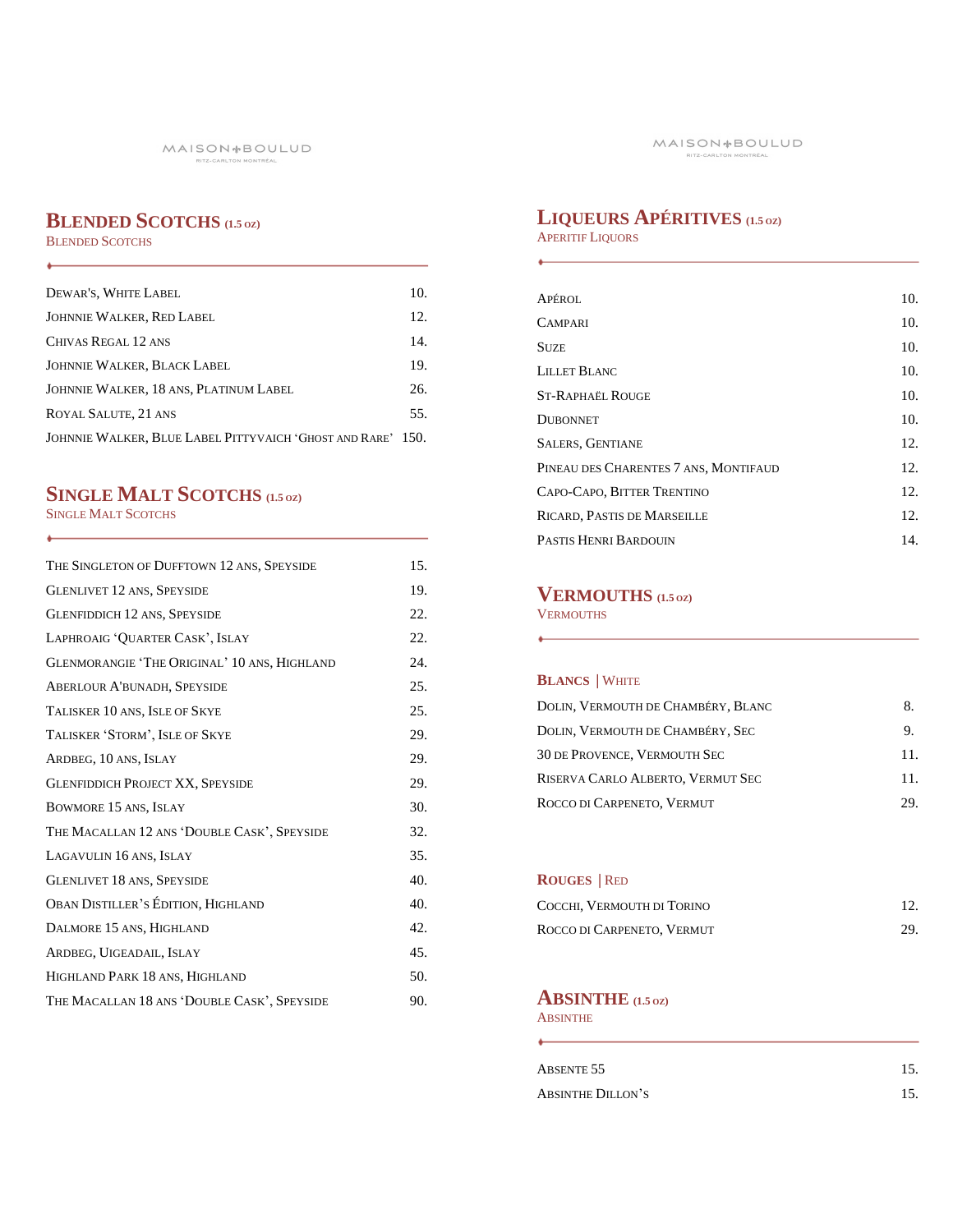# **BIÈRES**

BEERS

 $\ddot{\bullet}$ 

| <b>MICROBRASSERIES</b>   MICROBRASSERIES<br>12.<br>LES TROIS MOUSQUETAIRES,<br>BLANCHE, QUÉBEC, CANADA - 341ML<br>BRASSERIE LES 2 FRÈRES, HICKSON,<br>13.<br>IPA, QUÉBEC, CANADA - 473ML<br>LES TROIS MOUSQUETAIRES,<br>14.<br>PILSNER, QUÉBEC, CANADA - 473ML<br>LES TROIS MOUSQUETAIRES,<br>14.<br>IPA BLANCHE, QUÉBEC, CANADA - 473ML<br>14.<br>LES TROIS MOUSQUETAIRES,<br>ROUSSE, QUÉBEC, CANADA - 473ML<br>14.<br>LES TROIS MOUSQUETAIRES,<br>IPA, QUÉBEC, CANADA - 473ML<br><b>LES INTERNATIONALES</b>   INTERNATIONAL BEERS<br><b>MOLSON EXPORT</b><br>10.<br>ALE BLONDE, CANADA - 330ML<br>13.<br><b>STELLA ARTOIS</b><br>LAGER, BELGIQUE - 330ML |  |
|------------------------------------------------------------------------------------------------------------------------------------------------------------------------------------------------------------------------------------------------------------------------------------------------------------------------------------------------------------------------------------------------------------------------------------------------------------------------------------------------------------------------------------------------------------------------------------------------------------------------------------------------------------|--|
|                                                                                                                                                                                                                                                                                                                                                                                                                                                                                                                                                                                                                                                            |  |
|                                                                                                                                                                                                                                                                                                                                                                                                                                                                                                                                                                                                                                                            |  |
|                                                                                                                                                                                                                                                                                                                                                                                                                                                                                                                                                                                                                                                            |  |
|                                                                                                                                                                                                                                                                                                                                                                                                                                                                                                                                                                                                                                                            |  |
|                                                                                                                                                                                                                                                                                                                                                                                                                                                                                                                                                                                                                                                            |  |
|                                                                                                                                                                                                                                                                                                                                                                                                                                                                                                                                                                                                                                                            |  |
|                                                                                                                                                                                                                                                                                                                                                                                                                                                                                                                                                                                                                                                            |  |
|                                                                                                                                                                                                                                                                                                                                                                                                                                                                                                                                                                                                                                                            |  |
|                                                                                                                                                                                                                                                                                                                                                                                                                                                                                                                                                                                                                                                            |  |
|                                                                                                                                                                                                                                                                                                                                                                                                                                                                                                                                                                                                                                                            |  |
|                                                                                                                                                                                                                                                                                                                                                                                                                                                                                                                                                                                                                                                            |  |
|                                                                                                                                                                                                                                                                                                                                                                                                                                                                                                                                                                                                                                                            |  |
|                                                                                                                                                                                                                                                                                                                                                                                                                                                                                                                                                                                                                                                            |  |
|                                                                                                                                                                                                                                                                                                                                                                                                                                                                                                                                                                                                                                                            |  |
|                                                                                                                                                                                                                                                                                                                                                                                                                                                                                                                                                                                                                                                            |  |
|                                                                                                                                                                                                                                                                                                                                                                                                                                                                                                                                                                                                                                                            |  |
|                                                                                                                                                                                                                                                                                                                                                                                                                                                                                                                                                                                                                                                            |  |
|                                                                                                                                                                                                                                                                                                                                                                                                                                                                                                                                                                                                                                                            |  |
|                                                                                                                                                                                                                                                                                                                                                                                                                                                                                                                                                                                                                                                            |  |
|                                                                                                                                                                                                                                                                                                                                                                                                                                                                                                                                                                                                                                                            |  |
|                                                                                                                                                                                                                                                                                                                                                                                                                                                                                                                                                                                                                                                            |  |
|                                                                                                                                                                                                                                                                                                                                                                                                                                                                                                                                                                                                                                                            |  |
|                                                                                                                                                                                                                                                                                                                                                                                                                                                                                                                                                                                                                                                            |  |
|                                                                                                                                                                                                                                                                                                                                                                                                                                                                                                                                                                                                                                                            |  |
|                                                                                                                                                                                                                                                                                                                                                                                                                                                                                                                                                                                                                                                            |  |

## **SANS ALCOOL & LÉGÈRES |** 0% ALCOOL & LIGHT BEERS

| $BECK'S0\%$                       | 8. |
|-----------------------------------|----|
| LAGER $0\%$ , ALLEMAGNE $-330$ ML |    |
|                                   |    |
| <b>COORS LIGHT</b>                | 11 |

LAGER LÉGÈRE, CANADA – 473ML

## **COGNACS (1.5 OZ) COGNACS**

| GAUTIER, V.S.         | 15.  |
|-----------------------|------|
| HENNESSY, V.S.        | 22.  |
| RÉMY MARTIN, V.S.O.P. | 26.  |
| HENNESSY, V.S.O.P     | 30.  |
| COURVOISIER, X.O.     | 40.  |
| RÉMY MARTIN, X.O.     | 50.  |
| HENNESSY, X.O.        | 50.  |
| <b>HENNESSY</b>       |      |
| PARADIS (10Z)         | 315. |
| <b>RÉMY MARTIN</b>    |      |
| LOUIS XIII (10Z)      | 475. |

## **ARMAGNACS (1.5 OZ)**

**ARMAGNACS** 

| CHÂTEAU DE LAUBADE, BAS-ARMAGNAC 'SIGNATURE'     | 12. |
|--------------------------------------------------|-----|
| CHÂTEAU DE LAUBADE, BAS-ARMAGNAC 1996            | 35. |
| DARROZE, BAS-ARMAGNAC 'DOMAINE DE HOURTICA' 2005 | 45. |
| DARROZE, BAS-ARMAGNAC 'DOMAINE DE PAGUY' 2001    | 50. |
| DARROZE, BAS-ARMAGNAC 'DOMAINE DE POUNON' 1996   | 55. |

## **CALVADOS (1.5 OZ)**

**CALVADOS** 

| BOULARD, CALVADOS PAYS D'AUGE, GRAND SOLAGE        | 15. |
|----------------------------------------------------|-----|
| ROGER GROULT, CALVADOS PAYS D'AUGE, FÛTS DE WHISKY | 25. |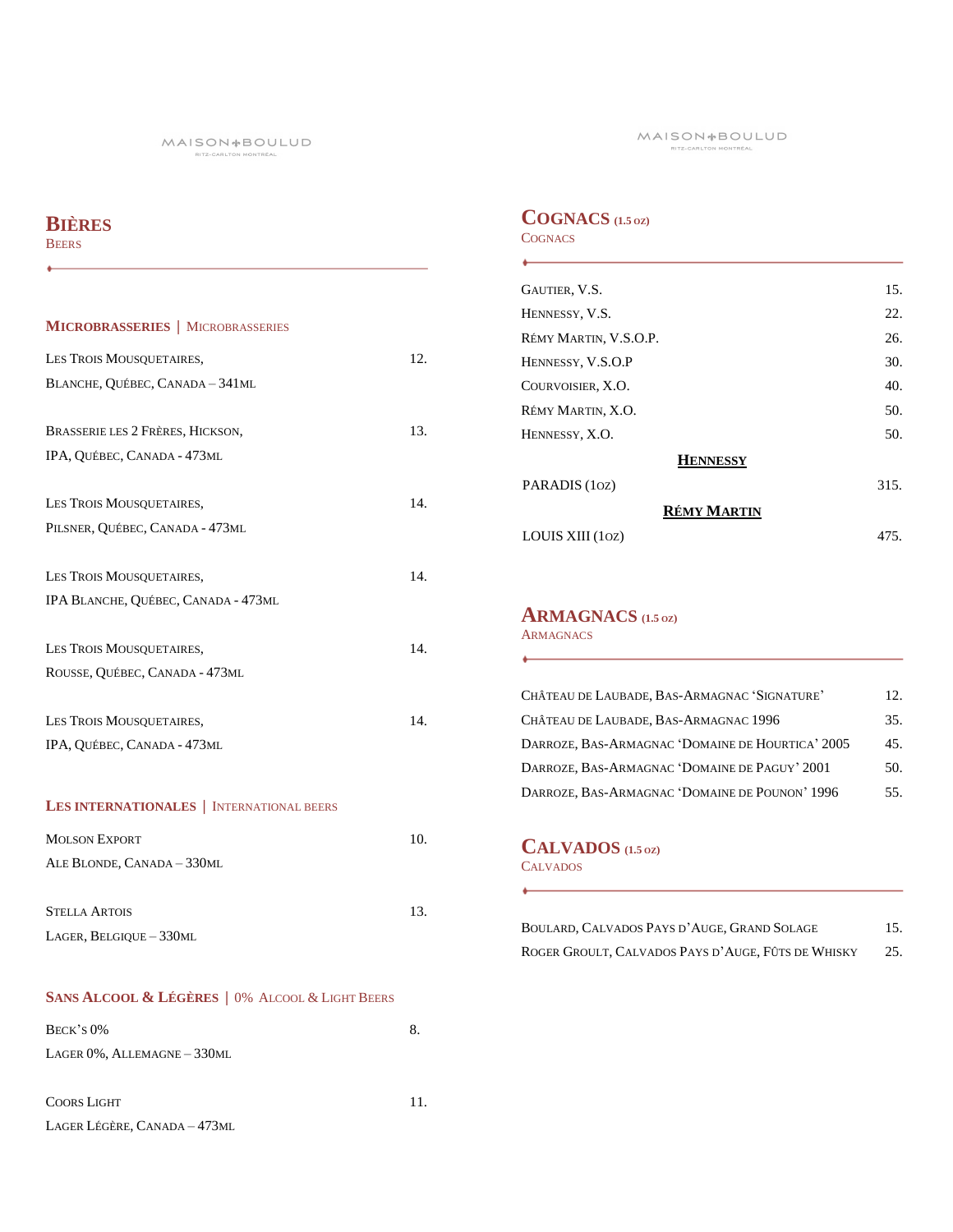## **GRAPPAS, PISCO (1.5 OZ)**

GRAPPAS, PISCO

| DE NEGRI, GRAPPA MONOVITIGNO DI PROSECCO        | 11. |
|-------------------------------------------------|-----|
| JACOPO POLI, GRAPPA DI MOSCATO ORO CLEOPATRA    | 25. |
| JACOPO POLI, GRAPPA VESPAIOLO                   | 29. |
| JACOPO POLI, GRAPPA DI MOSCATO                  | 32. |
| ORNELLAIA, GRAPPA RISERVA ELIGO                 | 35. |
| CARUSSIN, GRAPPA DI BARBERA ASINOI              | 37. |
| CASCINA DELLE ROSE, GRAPPA DI BARBERA SUPERIORE | 39. |
| JACOPO POLI, GRAPPA BARILI DI SASSICAIA         | 45. |

# **NOS CLASSIQUES FAVORIS**

OUR FAVORITE CLASSIC COCKTAILS

#### **VESPER**

PUR VODKA, UNGAVA GIN, LILLET, RÉDUCTION TONIC 22.

# **SANS ALCOOL**

0% ALCOOL COCKTAILS

### **LA VIE EN ROSE**

JUS DE PAMPLEMOUSSE, JUS DE CONCOMBRE,

SIROP DE ROSE, JUS DE LIME, SODA 9.

#### **PASSION FIZZ**

FRUIT DE LA PASSION, YUZU, SODA

9.

# **EAUX-DE-VIE DE FRUITS (1.5 OZ)**

FRUIT EAUX-DE-VIE

٠

| ARTHUR METZ, POIRE WILLIAM 'RÉSERVE'   | 12. |
|----------------------------------------|-----|
| PIED-MENU, POIRE WILLIAM 'PRISONNIÈRE' | 16. |
| <b>VALENTIN ZUSSLIN. FRAMBOISE</b>     | 32. |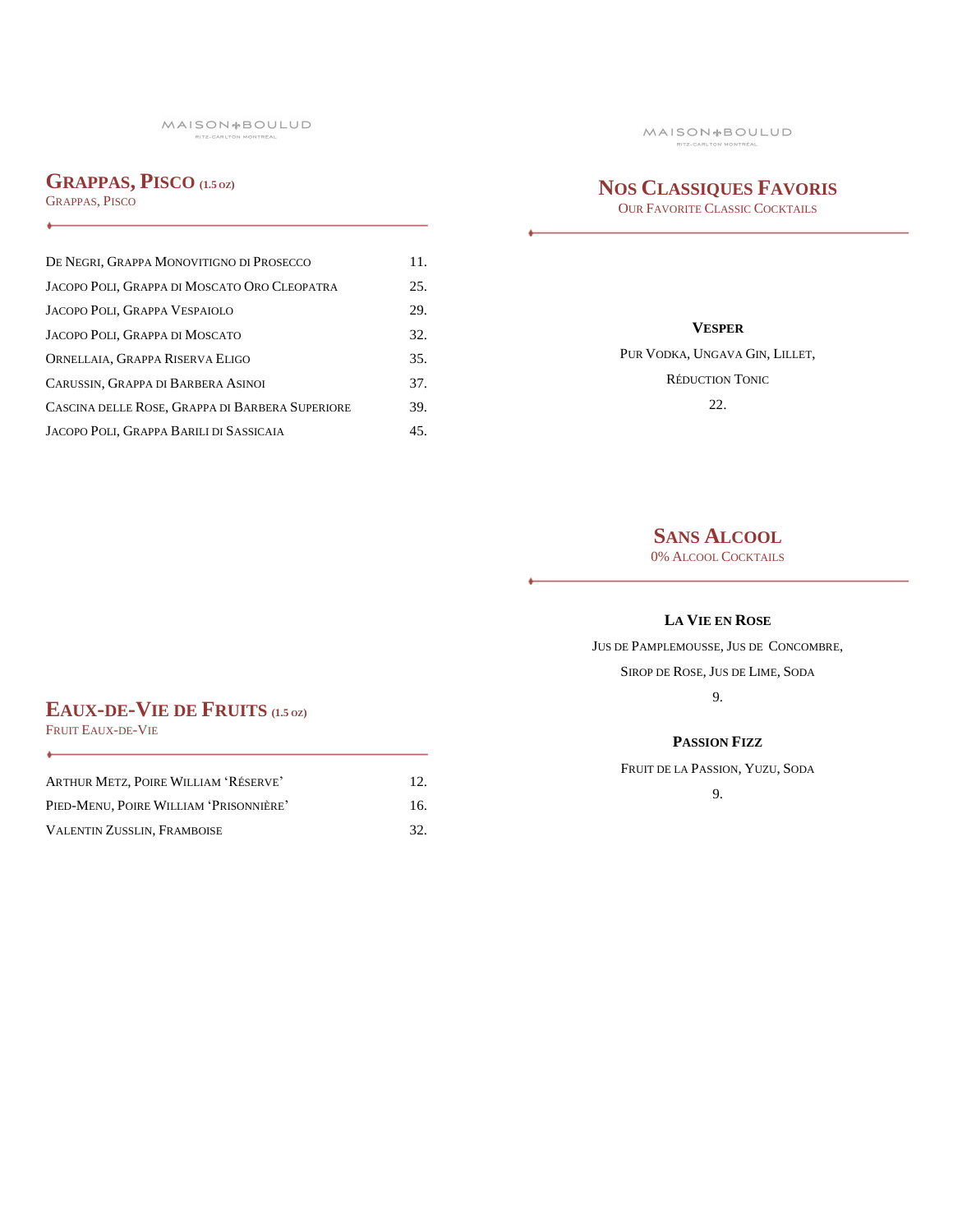## **COCKTAILS DE LA MAISON**

SPECIALTY COCKTAILS

### **COSMOPOLITAIN DE L'ORIENT**

KETEL ONE VODKA, COINTREAU, INFUSION DE GINGEMBRE & CORIANDRE, JUS DE CANNEBERGE BLANC 23.

## **LIQUEURS AMÈRES (1.5 OZ)**

HERB & BITTER LIQUORS

| AMARO, AVERNA                 | 10.             |
|-------------------------------|-----------------|
| <b>CYNAR</b>                  | 10.             |
| AMARO, JACOPO POLI            | 11.             |
| AMARO, NONINO                 | 12.             |
| AMARO, MONTENEGRO             | 12.             |
| BRANCA-MENTA, FRATELLI BRANCA | 12 <sub>1</sub> |

#### **EQUINOXE**

RYE KNOB CREEK, AVERNA, JUS DE BETTERAVE ROUGE ET LIME, SIROP D'ÉRABLE, BITTER 5 ÉPICES 24.

#### **L'HIBISCUS**

GIN DILLON'S ROSE, VODKA BELVEDERE, JUS DE CITRON, SIROP D'HIBISCUS, BITTER PEYCHAUDS 25.

#### **SMOKEY GENT**

BOURBON WOODFORD RESERVE, VERMOUTH ROUGE, AMERMELADE, BITTER PEYCHAUDS ET ANGOSTURA, SCOTCH ARDBEG 10 ANS 23.

#### **KOMODO**

HENDRICK'S GIN, XÉRÈS AMONTILLADO, EAU DE CONCOMBRE, SIROP DE JALAPEÑO & BASILIC THAÏ, JUS DE LIME, BLANC D'OEUF 23.

#### **LA GRANDE DAME**

CHAMPAGNE, HENDRICK'S GIN, COINTREAU, JUS DE CITRON, SIROP DE ROSE 25.

# **LIQUEURS DE FRUITS (1.5 OZ)**

FRUIT LIQUORS

| <b>GRAND MARNIER, CORDON ROUGE</b>        | 13.  |
|-------------------------------------------|------|
| PIERRE FERRAND, DRY CURACAO               | 13.  |
| <b>BELLE DE BRILLET</b>                   | 13.  |
| <b>MANDARINE NAPOLÉON</b>                 | 16.  |
| <b>GRAND MARNIER, LOUIS ALEXANDRE</b>     | 19.  |
| <b>GRAND MARNIER, CUVÉE DU CENTENAIRE</b> | 35.  |
| <b>GRAND MARNIER, OUINTESSENCE</b>        | 135. |

# **LIQUEURS DE MIEL, HERBES & ÉPICES**

**(1.5OZ)** HONEY, HERB & SPICE LIQUORS

| <b>SAMBUCA RAMAZZOTTI BLANCHE</b>   | 10. |
|-------------------------------------|-----|
| <b>BÉNÉDICTINE</b>                  | 10. |
| DRAMBUIE                            | 12. |
| MILLA, MAROLO, LIQUEUR DE CAMOMILLE | 12. |
| MIELE DI POLI, POLI                 | 14. |
| <b>CHARTREUSE VERTE</b>             | 14. |
| <b>CHARTREUSE JAUNE</b>             | 16. |
| CHARTREUSE V.E.P.                   | 23. |